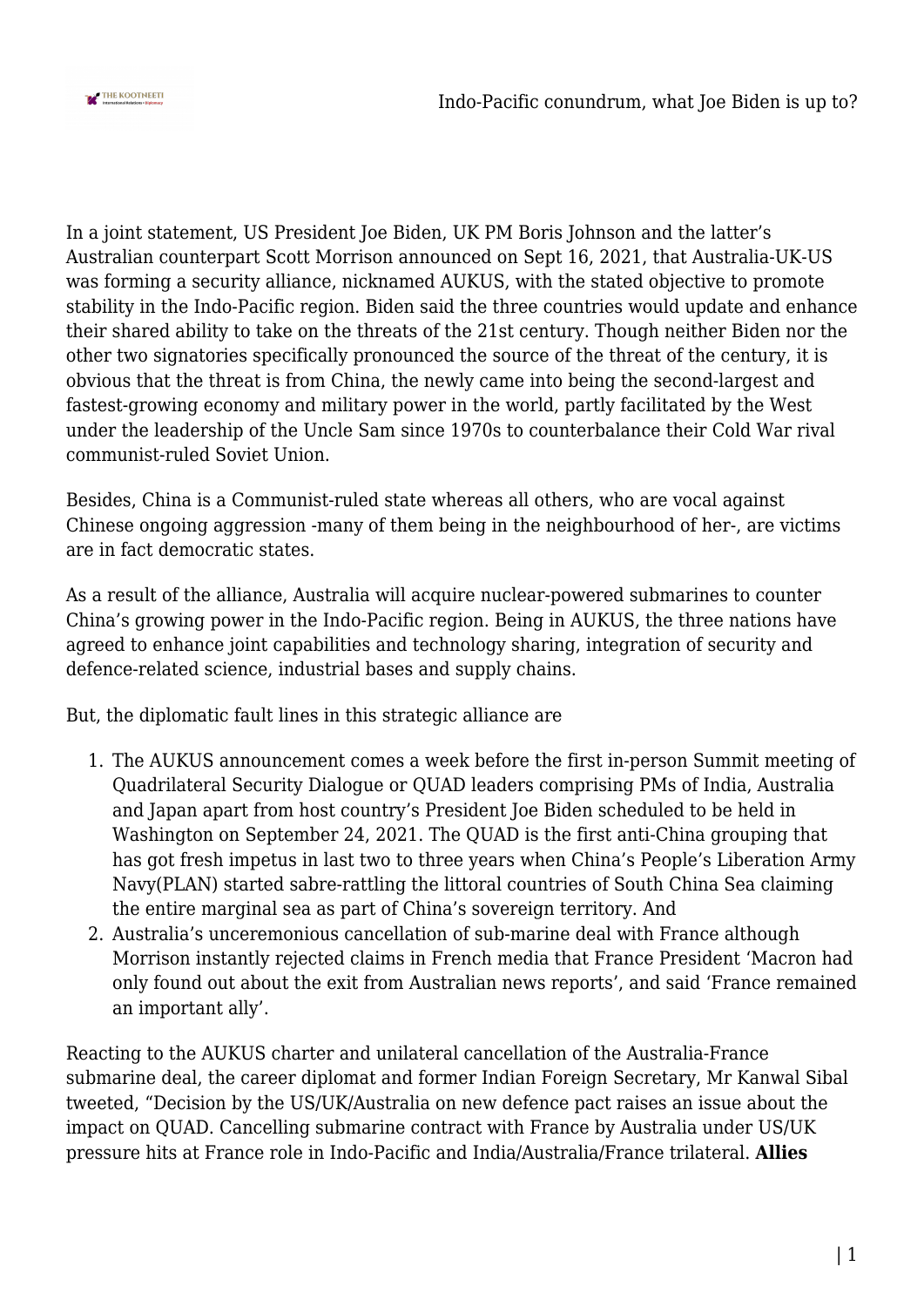



## **undoing each other dilutes anti-China effort**."

Image source: Reuters

"It is a 'big deal' because this really shows that all three nations are drawing a line in the sand to start and counter the Chinese Communist Party's (CCP) aggressive moves in the Indo-Pacific," Guy Boekenstein, Senior Director of Defense and National Security at Australia's Northern Territory government, told the BBC.

The timing of the new deal is particularly significant. It comes just a month after the US abruptly exit from Afghanistan with a stated excuse to focus on Indo-Pacific when doubts have been raised in multiple quarters about US commitment in the region. Britain too is eager to be more involved in the Asia-Pacific especially after its exit from the European Union, and Australia is increasingly concerned about China's influence.

Reacting on AUKUS formation, while Sibal opines "Allies undoing each other dilutes anti-China effort", Guy Boekenstein says "It is a 'big deal' because this really shows that all three nations are drawing a line in the sand to start and counter the Chinese Communist Party's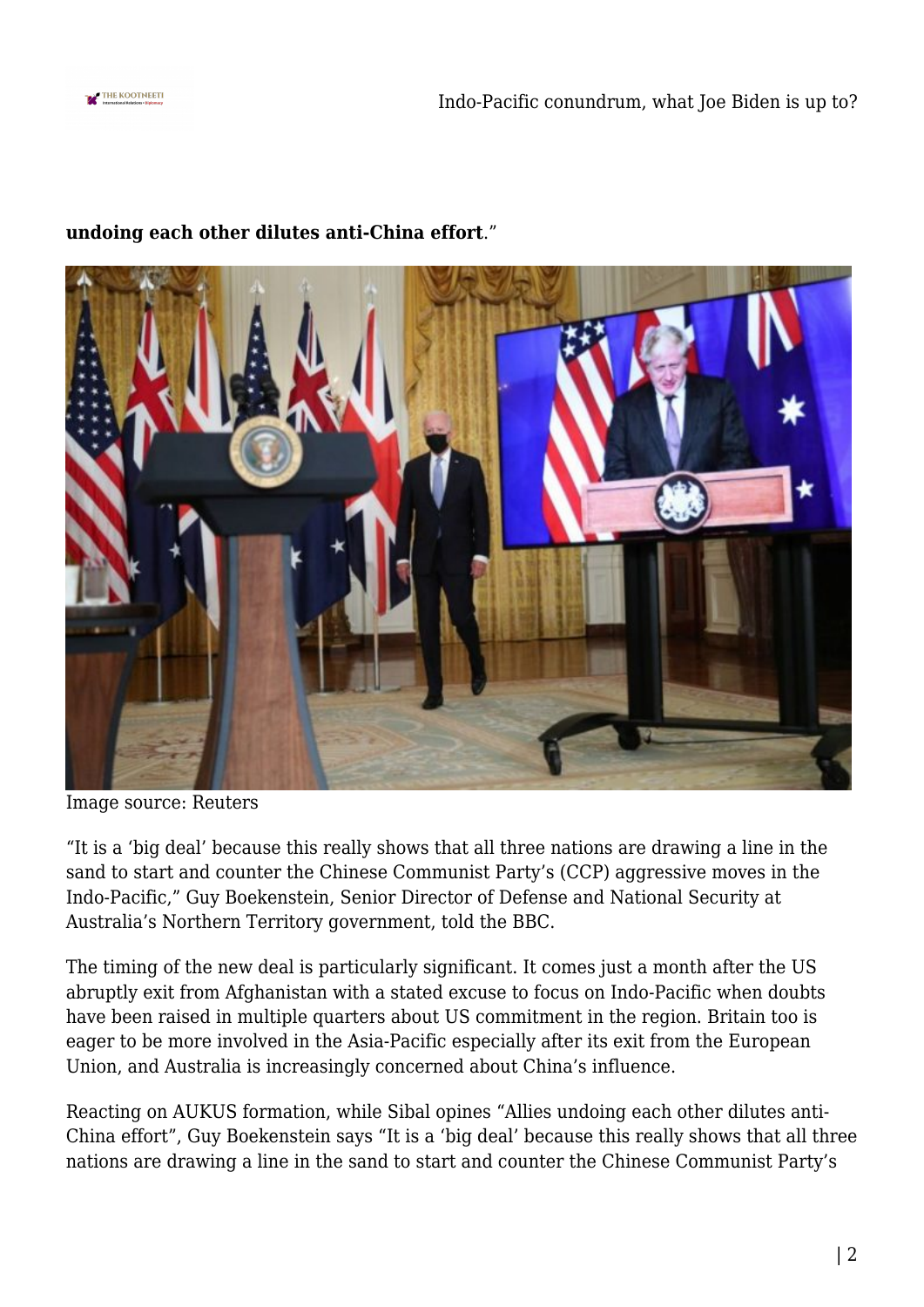

(CCP) aggressive moves in the Indo-Pacific." Now, the question is: Can any power or alliance in the world checkmate China without the active participation of India and the European Union in the effort?

Soon after coming to power, Biden Administration allowed the US navy to frigate voyaged through the Indian Exclusive Economic Zone near Lakshadweep isles without intimation to India as mandated by the United Nations Convention for the Law of the Sea (UNCLOS). And when the issue was raised by India, Biden Administration rejected the objection on the ground of Freedom of Navigation Operations (FONOB) which instantly gave an opportunity to China to mock India, a QUAD prominent member. Here, it is to be noted that the US is not a signatory of UNCLOS. The irony is: while the US is not a signatory of UNCLOS, but tries to protect the same from Chinese encroachment in the South China Sea; China, a signatory of the United Nation law, violates the same as per her wish.

And now Europe's second-largest economy France, which was part of the continent's largest economy German-led team that negotiated EU's Comprehensive Investment Agreement (CIA) in December 2020 –now the agreement is in cold storage due to US discontent- with China, is humiliated by the US-UK-Australia. Will this not give an opportunity for China to mock France and the EU for abandoning the CIA, signed after long seven years' negotiation?

India may not for time being dare to abandon the defence partnership with the US in view of the prevailing geopolitical situation in South Asia, but the EU does not have any such compulsion not to activate the CIA which China desperately wants to revive her economy post-pandemic that is in fact detrimental to US's superpower status in world geopolitics.

Top French officials made it clear that they were unhappy with the AUKUS deal, which undercuts the French-Australia DCNS \$36.3 billion deal signed in 2016. "The American choice to exclude a European ally and partner such as France from a structuring partnership with Australia, at a time when we are facing unprecedented challenges in the Indo-Pacific region, whether in terms of our values or in terms of respect for multilateralism based on the rule of law, shows a lack of coherence that France can only note and regret," French Foreign Minister Jean-Yves Le Drian and Defence Minister Florence Parly said in a joint statement.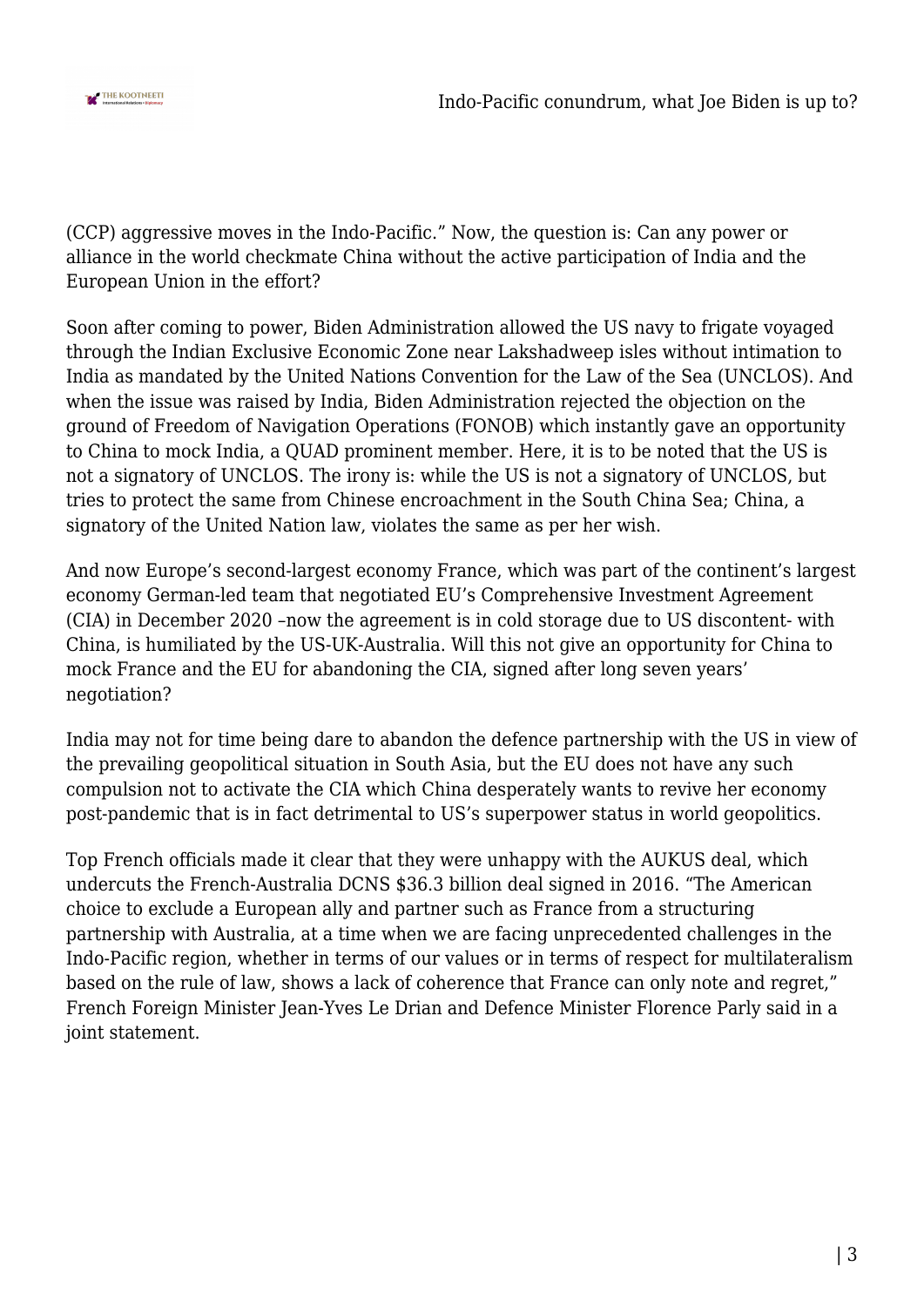



EU Foreign Policy Chief Josep Borrell. Image source: Europa

And EU Foreign Policy Chief Josep Borrell said, "We regret not having been informed, not having been part of these talks". The new alliance between Washington, London and Canberra overshadowed Borrell's own announcement -made just a few hours ago- detailing a new Indo-Pacific strategy for the EU. The 27-nations bloc is looking to strengthen ties in the vast region where it says it is 'already the top investor, the leading development cooperation partner and one of the biggest trading partners.

The US's recent past's most politically experienced President Joe Biden may be following the diplomacy of 'nothing else but nation's interest matter', but while dealing with the Indo-Pacific region he should know that this policy is more dangerous to adhere to for his nation which wants to retain the Super Power status with "America Is Back" pronouncement on January 20, 2021, the day of world's most powerful person took an oath of office. Joe Biden policy will facilitate Xi Jinping to have the last laugh as the entire world watches China's rapid filling of a gap within days of US-led West vacating dreaded Islamist infected Afghanistan, which sponsored dreaded 9/11 attack on Super Power, on the western